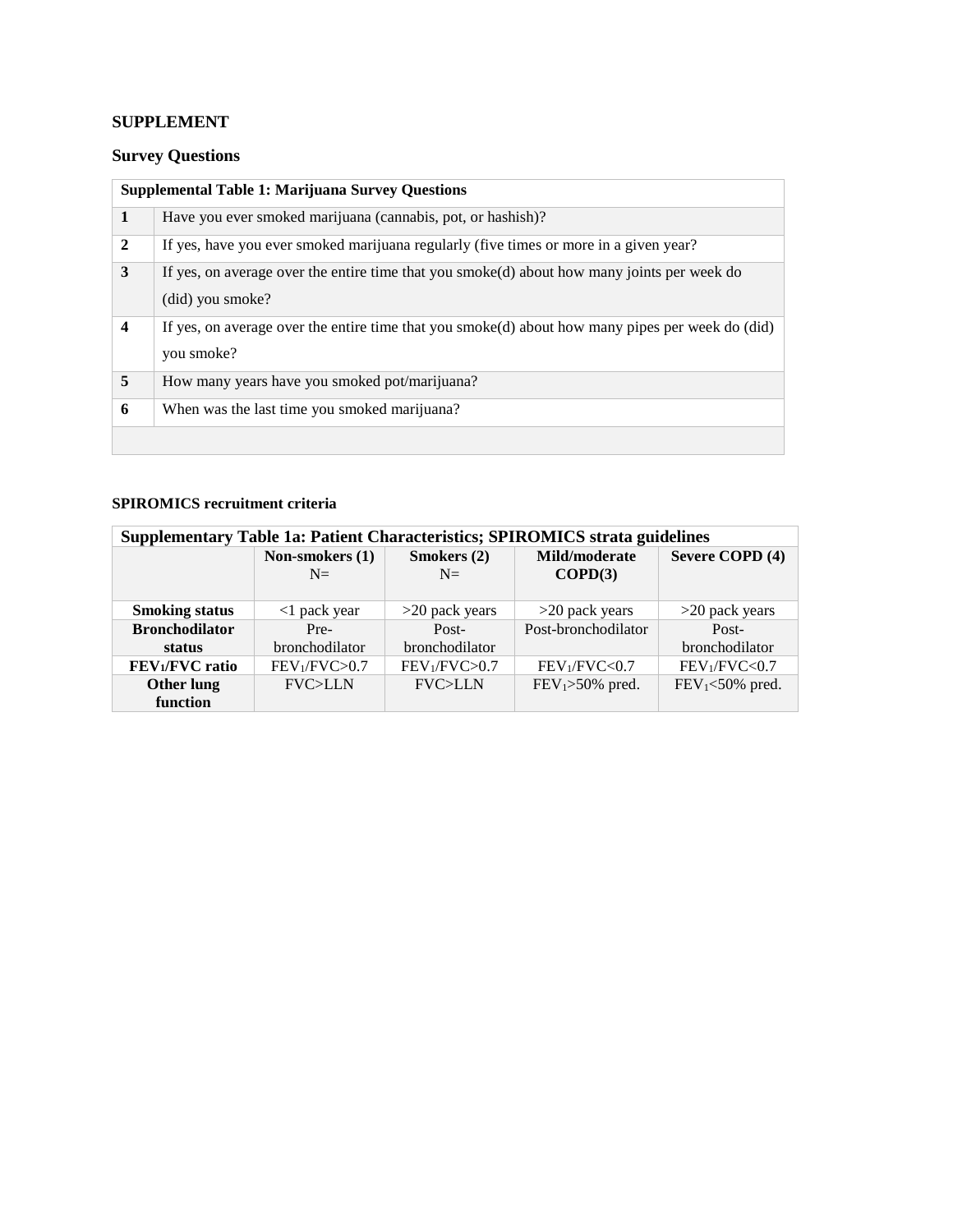| <b>Table 1b: Participant Characteristics</b>                                                                                                 |                                    |                   |                   |                          |  |  |
|----------------------------------------------------------------------------------------------------------------------------------------------|------------------------------------|-------------------|-------------------|--------------------------|--|--|
|                                                                                                                                              | <b>Lifetime Joint-Year History</b> |                   |                   |                          |  |  |
|                                                                                                                                              | $0$ JYs                            | $0-10$ JYs        | $10-20$ JYs       | $>20$ JYs                |  |  |
|                                                                                                                                              | $(n=1,610)$                        | $(n=388)$         | $(n=98)$          | $(n=208)$                |  |  |
|                                                                                                                                              | $\%$                               | $\%$              | $\%$              | $\%$                     |  |  |
| Age $(\mu \pm SD)$                                                                                                                           | $65.8 \pm 8.4$                     | ** $60.5 \pm 8.3$ | $**58.5 \pm 7.7$  | **57.9 $\pm$ 7.8         |  |  |
| <b>Gender</b>                                                                                                                                |                                    |                   |                   |                          |  |  |
| <b>Male</b>                                                                                                                                  | 49.6                               | $*55.4$           | $**67.3$          | $**69.2$                 |  |  |
| Race                                                                                                                                         |                                    |                   |                   |                          |  |  |
| White                                                                                                                                        | 79.6                               | $**72.9$          | $*70.4$           | $*72.1$                  |  |  |
| <b>Tobacco use status:</b>                                                                                                                   |                                    | $**$              | $\ast$            | $**$                     |  |  |
| Former                                                                                                                                       | 64.0                               | 55.4              | 52.0              | 43.8                     |  |  |
| <b>Current</b>                                                                                                                               | 36.0                               | 44.6              | 48.0              | 56.2                     |  |  |
| <b>MJ</b> use status:                                                                                                                        |                                    |                   | $**$              | $**$                     |  |  |
| <b>Never</b>                                                                                                                                 | 70.2                               |                   | $-$               | $\overline{\phantom{a}}$ |  |  |
| <b>Former</b>                                                                                                                                | 27.8                               | 89.4              | 70.4              | 57.2                     |  |  |
| <b>Current</b>                                                                                                                               | 2.0                                | 10.6              | 29.6              | 42.8                     |  |  |
| <b>Tobacco pack-years</b>                                                                                                                    |                                    |                   |                   |                          |  |  |
| $(\mu \pm SD)$                                                                                                                               | $51.2 \pm 28.9$                    | **45.9 ± 20.5     | $46.6 \pm 31.5$   | $**45.5 \pm 25.4$        |  |  |
| Joint years $(\mu \pm SD)$                                                                                                                   | $\qquad \qquad -$                  | $2.8 \pm 2.9$     | $14.9 \pm 3.1$    | $84.4 \pm 105.3$         |  |  |
| Height cm $(\mu \pm SD)$                                                                                                                     | $169.1 \pm 9.6$                    | $*170.3 \pm 9.7$  | $**173.0 \pm 9.4$ | $*172.1 \pm 9.4$         |  |  |
| BMI $K/m^2(\mu \pm SD)$                                                                                                                      | $27.8 \pm 5.3$                     | $27.8 \pm 5.4$    | $27.4 \pm 5.4$    | $27.7 \pm 5.0$           |  |  |
| <b>GOLD Stage:</b>                                                                                                                           |                                    | $**$              | *                 |                          |  |  |
| control                                                                                                                                      | 30.4                               | 39.7              | 44.9              | 37.0                     |  |  |
| (1)                                                                                                                                          | 14.7                               | 14.4              | 11.2              | 15.9                     |  |  |
| (2)                                                                                                                                          | 31.6                               | 23.7              | 24.5              | 29.8                     |  |  |
| (3)                                                                                                                                          | 16.6                               | 14.2              | 10.2              | 12.0                     |  |  |
| (4)                                                                                                                                          | 6.5                                | 7.7               | 9.2               | 5.3                      |  |  |
| Compared to those who reported zero joint years. One joint-year is equal to smoking one joint per day for one year. One tobacco pack year is |                                    |                   |                   |                          |  |  |

Compared to those who reported zero joint years. One joint-year is equal to smoking one joint per day for one year. One tobacco pack year is equal to smoking one pack (20 cigarettes) per day for one year; \*p<0.05, \*\*p<0.01.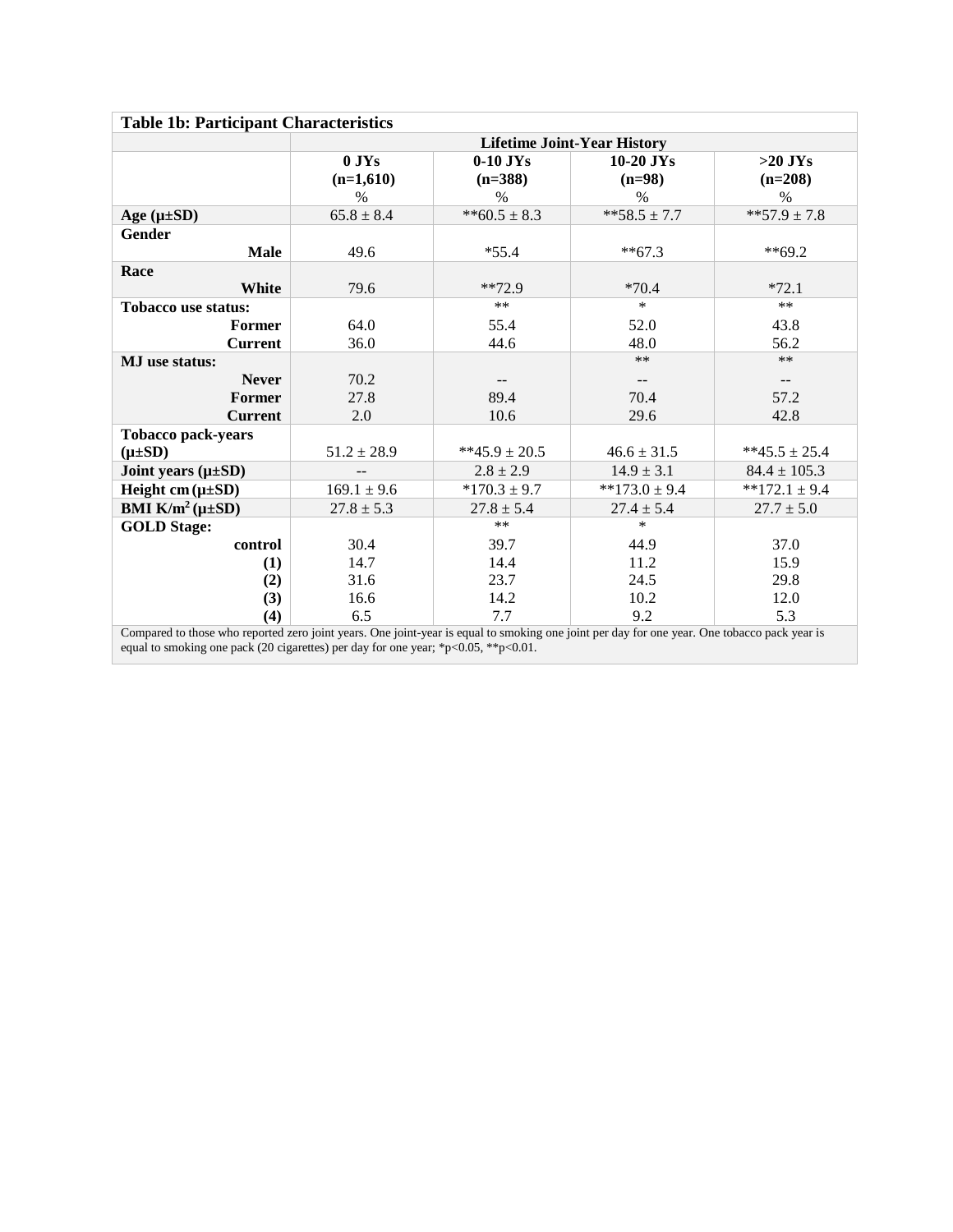| Table 2b: Participant Radiographic Phenotype and Lung Function                                                                                                                                                                                                    |                                   |                   |                   |                   |  |  |  |
|-------------------------------------------------------------------------------------------------------------------------------------------------------------------------------------------------------------------------------------------------------------------|-----------------------------------|-------------------|-------------------|-------------------|--|--|--|
|                                                                                                                                                                                                                                                                   | <b>Lifetime JointYear History</b> |                   |                   |                   |  |  |  |
|                                                                                                                                                                                                                                                                   | $0$ JYs                           | $0-10$ JYs        | $10-20$ JYs       | $>20$ JYs         |  |  |  |
|                                                                                                                                                                                                                                                                   | $(n=1,610)$                       | $(n=388)$         | $(n=98)$          | $(n=208)$         |  |  |  |
|                                                                                                                                                                                                                                                                   | $(\mu \pm SD)$                    | $(\mu \pm SD)$    | $(\mu \pm SD)$    | $(\mu \pm SD)$    |  |  |  |
| <b>Percent Emphysema</b>                                                                                                                                                                                                                                          | $8.2 \pm 10.2$                    | $7.6 \pm 10.7$    | $6.9 \pm 9.4$     | $6.6 \pm 9.6$     |  |  |  |
| <b>Percent Air Trapping</b>                                                                                                                                                                                                                                       | $61.5 \pm 16.6$                   | $*61.6 \pm 18.1$  | **64.3 ± 15.2     | $60.7 \pm 19.3$   |  |  |  |
| Compared to those who reported zero joint years. One joint-year is equal to smoking one joint per day for one year.<br>Adjusted for age, gender, race, FEV <sub>1</sub> %, tobacco smoking, pack-years, and BMI. *P<0.05, **P<0.01                                |                                   |                   |                   |                   |  |  |  |
| FEV <sub>1</sub> %                                                                                                                                                                                                                                                | $71.6 \pm 26.0$                   | $75.7 \pm 28.2$   | $76.1 \pm 28.4$   | $77.1 \pm 25.6$   |  |  |  |
| FVC%                                                                                                                                                                                                                                                              | $90.6 \pm 18.3$                   | $*92.1 \pm 19.1$  | $*94.4 \pm 17.6$  | **93.8 ± 18.0     |  |  |  |
| Compared to those who reported zero joint years. One joint-year is equal to smoking one joint per day for one year.<br>adjusted for age <sup>2</sup> , height <sup>2</sup> , tobacco smoking status, and tobacco pack years. *P<0.05, **P<0.01                    |                                   |                   |                   |                   |  |  |  |
| <b>Total Tissue Volume</b>                                                                                                                                                                                                                                        | $864.2 \pm 176.7$                 | $887.4 \pm 182.6$ | $932.1 \pm 172.0$ | $934.0 \pm 187.1$ |  |  |  |
| (mL)                                                                                                                                                                                                                                                              |                                   |                   |                   |                   |  |  |  |
| $FEV_1(L)$                                                                                                                                                                                                                                                        | $2.0 \pm 0.9$                     | $2.2 \pm 1.0$     | $2.4 \pm 1.0$     | $*2.4 \pm 0.9$    |  |  |  |
| FVC(L)                                                                                                                                                                                                                                                            | $3.3 \pm 1.0$                     | $*3.6 \pm 1.0$    | **3.9 $\pm$ 1.0   | **3.8 $\pm$ 1.0   |  |  |  |
| FEV <sub>1</sub> /FVC                                                                                                                                                                                                                                             | $0.6 \pm 0.2$                     | $0.6 \pm 0.2$     | $0.6 \pm 0.2$     | $0.6 \pm 0.2$     |  |  |  |
| Compared to those who reported zero joint years. One joint-year is equal to smoking one joint per day for one year. adjusted for age, age <sup>2</sup> , height,<br>height <sup>2</sup> , gender, race, tobacco smoking status, and pack-years. *P<0.05, **P<0.01 |                                   |                   |                   |                   |  |  |  |